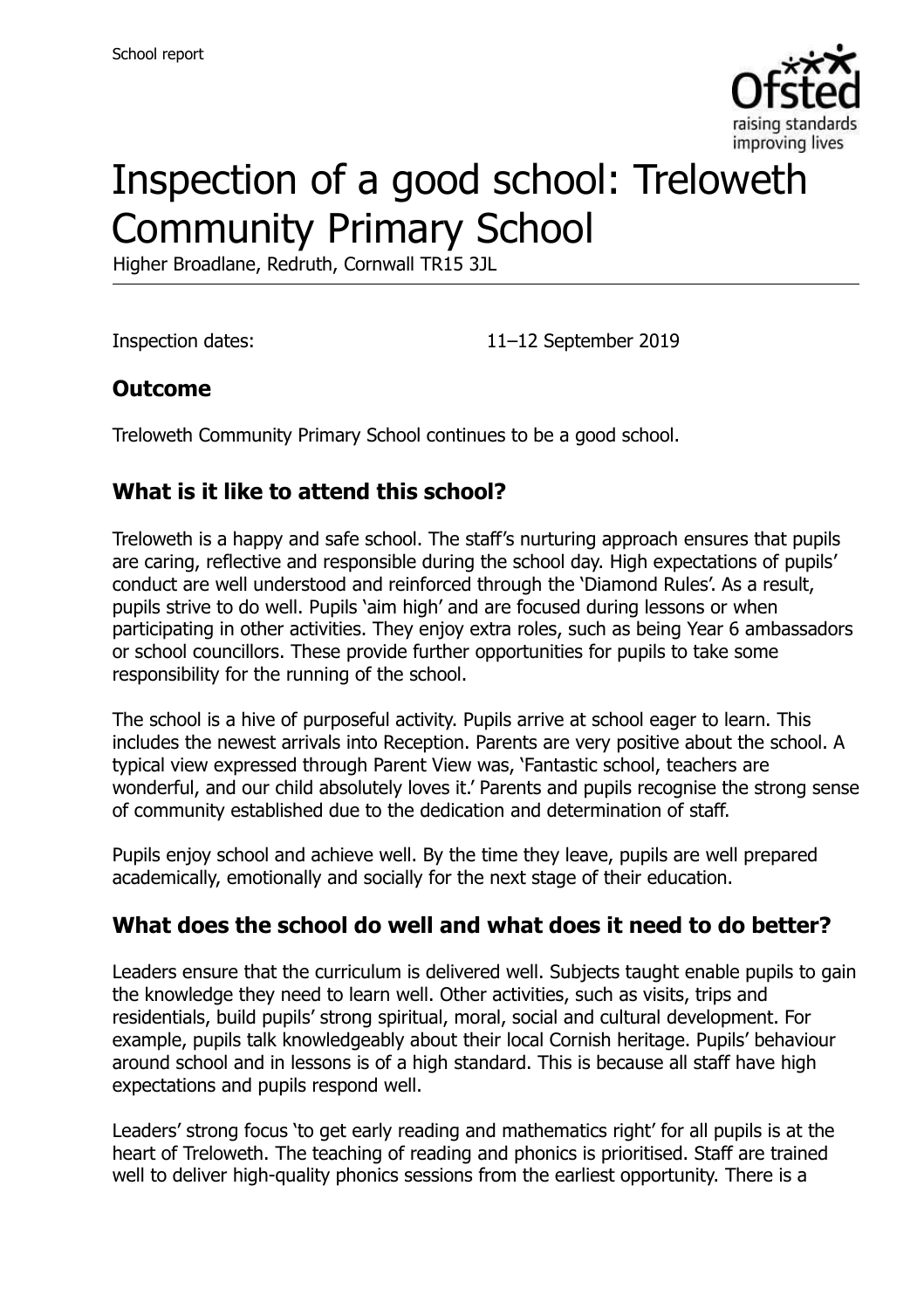

strong culture of reading in the school. This means pupils enjoy picking up books and reading. The sharp focus on early mathematics ensures that pupils gain confidence, speed and proficiency when working with numbers. Therefore, pupils, particularly disadvantaged pupils and those with special educational needs and/or disabilities (SEND), are well catered for.

However, there are aspects of the school's work that require further attention. First, there are times when teachers do not consider the 'small steps' of knowledge that some pupils need to be successful. For example, in key stage 1, pupils have been asked to draw and label maps without having acquired all of the knowledge or skills needed. Second, pupils are not accumulating an extended range of vocabulary and this holds pupils back. Pupils understand their number work. However, the curriculum does not help pupils to apply their mathematics in other contexts.

The early years team ensure children get off to a flying start. Staff have positive relationships with children and parents. As a result, children settle quickly. The high priority given to learning phonics is a key factor in children's early success when reading. Children arrive from a range of backgrounds. Those with SEND, as well any from disadvantaged backgrounds, are quickly targeted to catch up, particularly through addressing weaknesses in their development of language and communication.

# **Safeguarding**

The arrangements for safeguarding are effective.

There is a strong culture of safeguarding. Staff are well trained and take timely action in working with external partners to ensure pupils' safety. They are not complacent and undertake their safeguarding duties diligently.

I spoke to many pupils who showed a good understanding of how to stay safe in different situations. For example, Year 6 pupils explained what to do in the event of a fire or 'lock down', and when working online. Pupils trust staff. This includes resolving rare incidents of bullying swiftly and sensitively.

# **What does the school need to do to improve?**

# **(Information for the school and appropriate authority)**

- Leaders and teachers do not always plan the necessary small steps needed for pupils to successfully complete more complex tasks. This is particularly so in subjects other than English and mathematics.
- $\blacksquare$  A few pupils continue to have difficulty in understanding the meaning of key words when reading texts. Their range of vocabulary in some cases is still limited, and this leads to guessing. This hinders their understanding of what they are reading. For example, when reading 'The Iron Man', some pupils in Year 4 did not understand words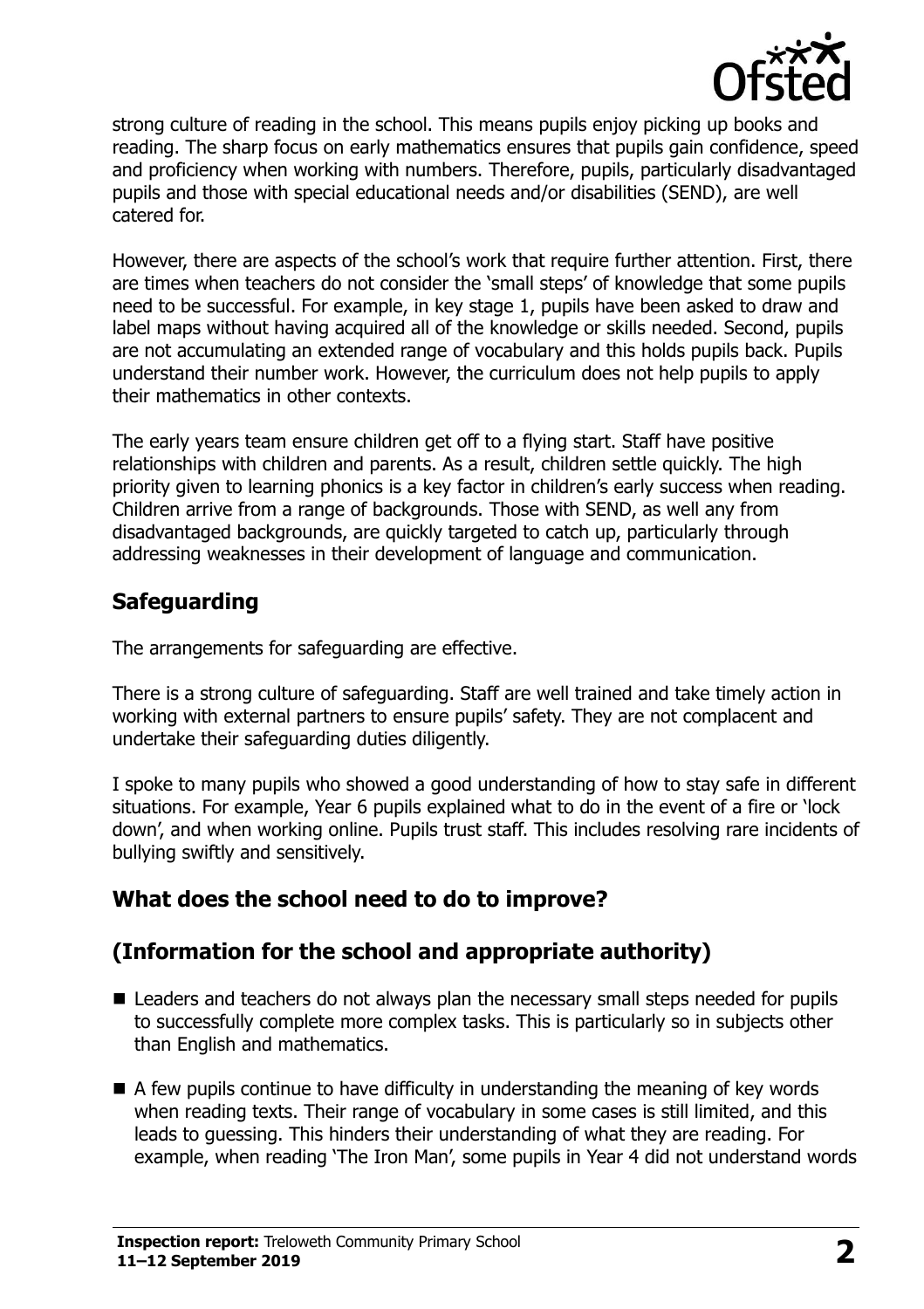

like 'infra-red' and 'clams'. Leaders should assure themselves that pupils have a wide range of vocabulary, drawn from different subjects, to help pupils' understanding of complex texts.

■ Leaders should ensure that the curriculum in mathematics helps pupils apply their knowledge and skills in a range of contexts and subjects.

#### **Background**

When we have judged a school to be good we will then normally go into the school about once every four years to confirm that the school remains good. This is called a section 8 inspection of a good school or non-exempt outstanding school. We do not give graded judgements on a section 8 inspection. However, if we find some evidence that the school could now be better than good or that standards may be declining, then the next inspection will be a section 5 inspection. Usually this is within one to two years of the date of the section 8 inspection. If we have serious concerns about safeguarding, behaviour or the quality of education, we will convert the section 8 inspection to a section 5 inspection immediately.

This is the first section 8 inspection since we judged Treloweth Community Primary School to be good.

#### **How can I feed back my views?**

You can use [Ofsted Parent View](https://parentview.ofsted.gov.uk/) to give Ofsted your opinion on your child's school, or to find out what other parents and carers think. We use Ofsted Parent View information when deciding which schools to inspect, when to inspect them and as part of their inspection.

The Department for Education has further quidance on how to complain about a school.

If you are not happy with the inspection or the report, you can [complain to Ofsted.](https://www.gov.uk/complain-ofsted-report)

#### **Further information**

You can search for [published performance information](http://www.compare-school-performance.service.gov.uk/) about the school.

In the report, '[disadvantaged pupils](http://www.gov.uk/guidance/pupil-premium-information-for-schools-and-alternative-provision-settings)' refers to those pupils who attract government pupil premium funding: pupils claiming free school meals at any point in the last six years and pupils in care or who left care through adoption or another formal route.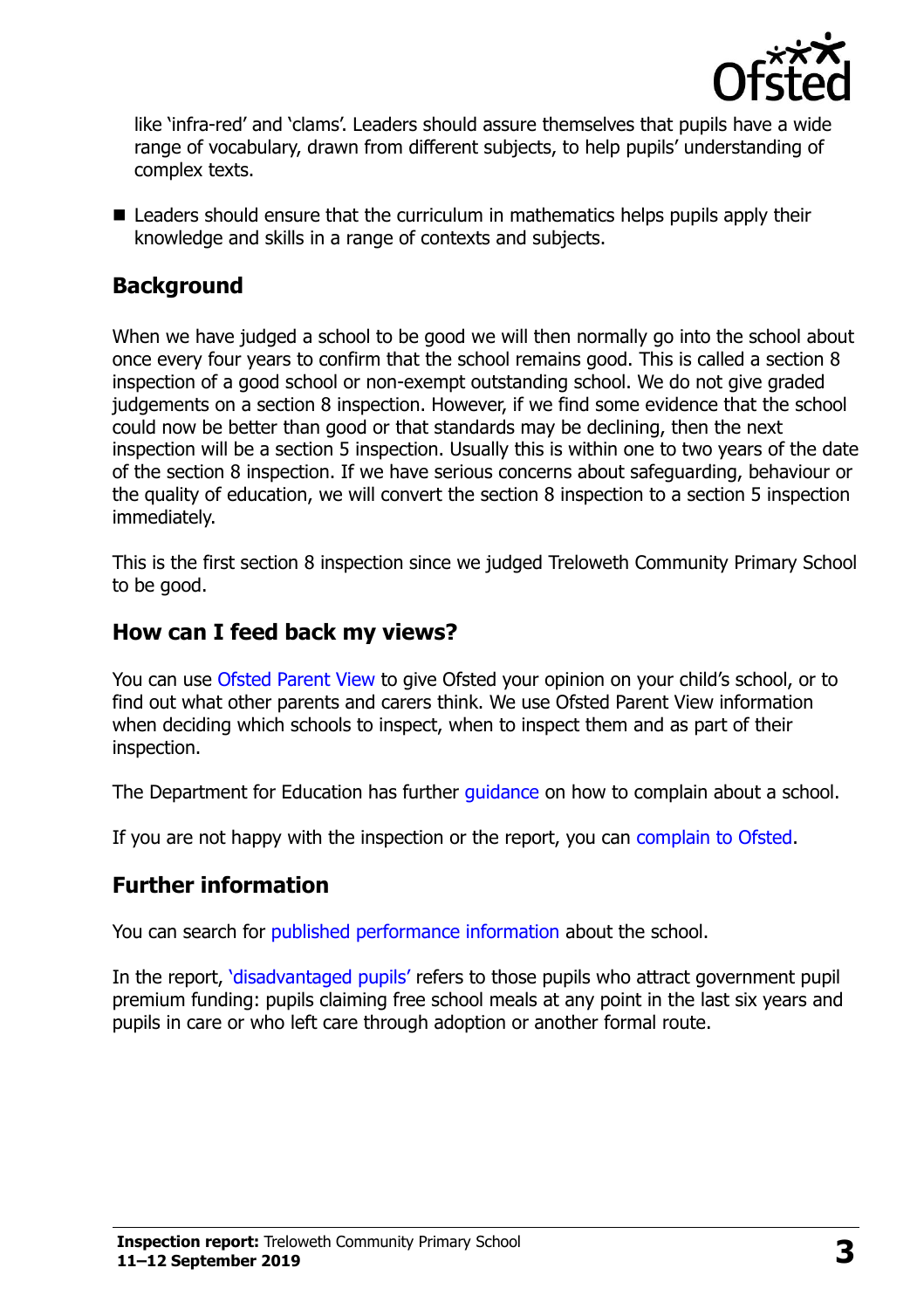

#### **School details**

| Unique reference number             | 143443                        |
|-------------------------------------|-------------------------------|
| <b>Local authority</b>              | Cornwall                      |
| <b>Inspection number</b>            | 10111576                      |
| <b>Type of school</b>               | Primary                       |
| <b>School category</b>              | Academy converter             |
| Age range of pupils                 | 5 to 11                       |
| <b>Gender of pupils</b>             | Mixed                         |
| Number of pupils on the school roll | 445                           |
| <b>Appropriate authority</b>        | Board of trustees             |
| <b>Chair of trust</b>               | Mike Hosking                  |
| <b>Headteacher</b>                  | Linda May                     |
| Website                             | www.treloweth.cornwall.sch.uk |
| Date of previous inspection         | 30-31 January 2013            |

# **Information about this school**

- Since the previous inspection in 2013, the school has completed a conversion to academy status in 2016.
- The school is now a member of the Crofty Multi-Academy Trust.
- The school is a two-form entry primary school. It serves an area with some socioeconomic deprivation. Approximately a quarter of pupils are eligible for free school meals.
- The school caters for pupils with different needs.
- The school has two Reception classes. Children enter with different pre-school experiences, including some who do not have any pre-school experience from providers or nurseries.

# **Information about this inspection**

■ The lead inspector worked closely with several members of staff during the course of the inspection. This included holding discussions with trust leaders (the chair of the board and trustees), as well as the trust's school improvement officer and representatives from the local governing board.

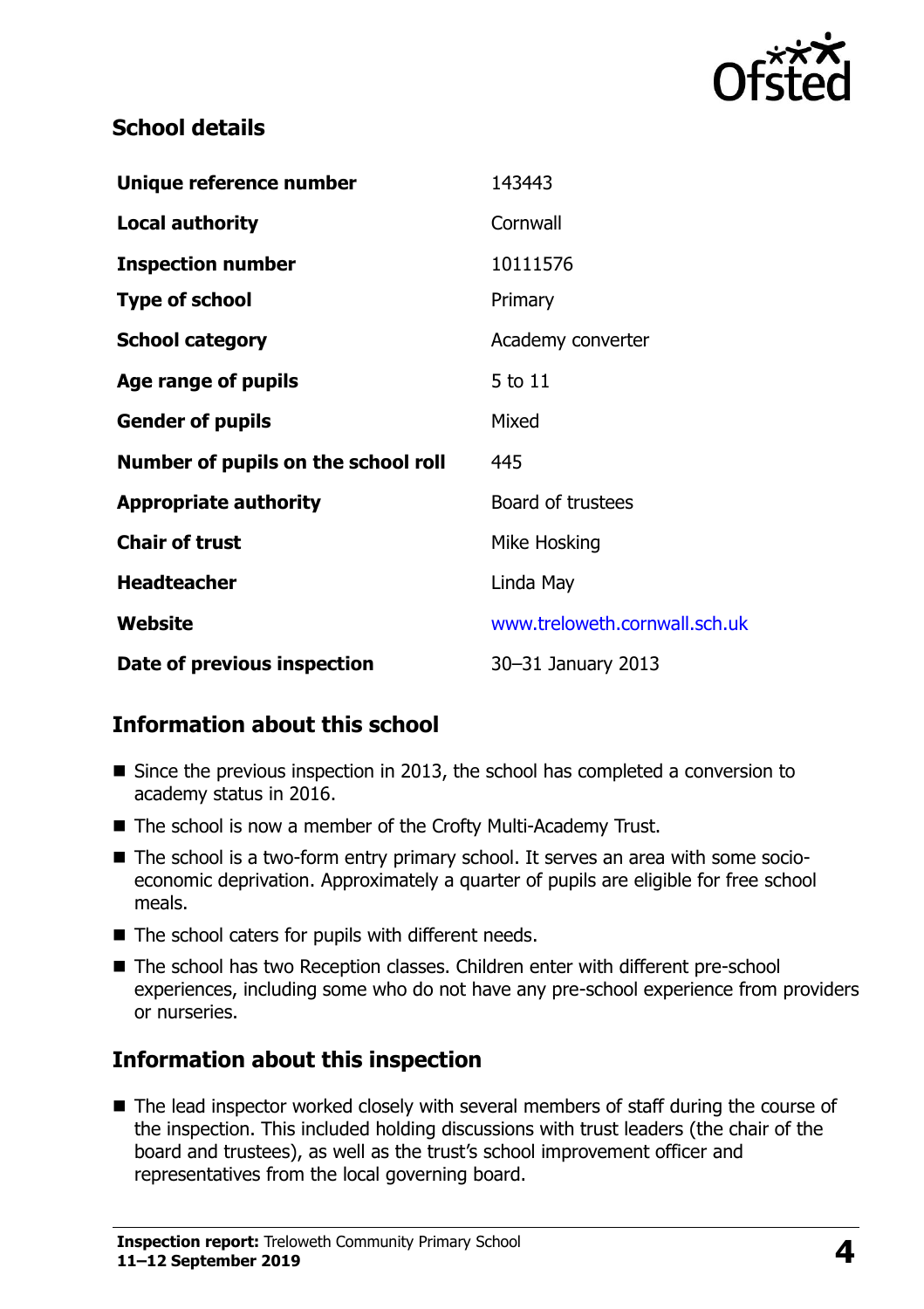

- Further meetings were conducted with various school leaders, including the headteacher, deputy headteacher and the two assistant headteachers. Other meetings were held with the special educational needs coordinator and pastoral team. The lead inspector also met with those responsible for undertaking routine vetting and checks for safeguarding.
- The lead inspector scrutinised information relating to safeguarding, including the single central record.
- The lead inspector completed lesson visits and reviewed evidence of work with school leaders, including the English and mathematics subject leaders. The lead inspector met and spoke with pupils to ascertain the depth of their knowledge in different subjects, and their understanding of safeguarding arrangements.
- The lead inspector also spoke with a range of staff, including newly qualified teachers, meal-time assistants, kitchen staff and teaching assistants, to understand pupils' behaviour at different times of the day and to consider workload.
- The inspection had focused 'deep dives' in reading, mathematics and science. There was also a further lighter touch consideration of geography in the curriculum.
- The lead inspector also met with parents and took full account of the 69 responses to Parent View.

#### **Inspection team**

Stewart Gale, lead inspector **Her Majesty's Inspector**